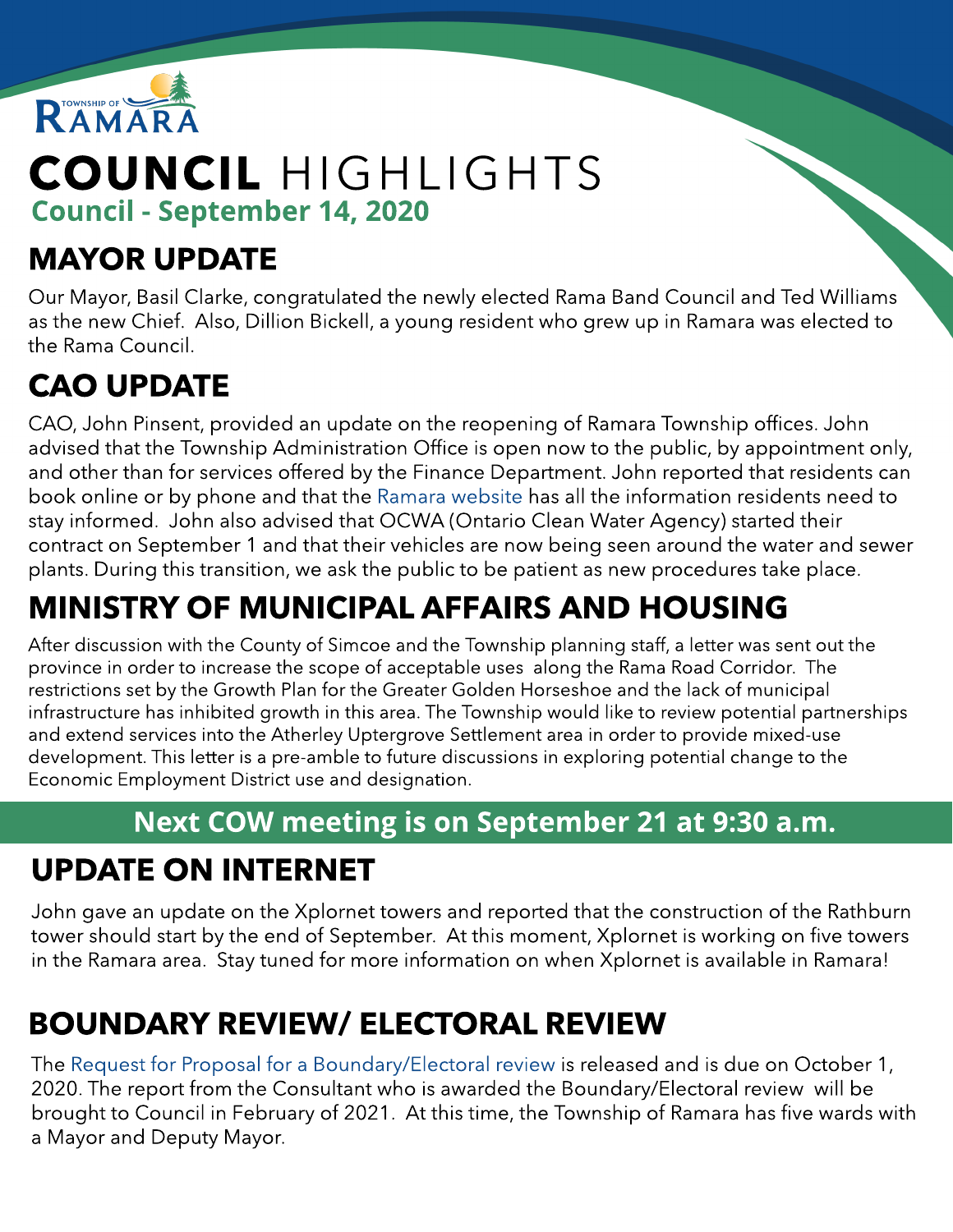# LEGAL INDEMNIFICATION BYLAW

An indemnification bylaw protects Council members, board members, staff and others for legal costs which would not be reimbursed through the Township's insurance coverage. As advised by our lawyer, the Township will review their By-law 2008.27 and add any recommendations provided in his letter.

#### **[Click](https://ramara.civicweb.net/portal/) [here](https://ramara.civicweb.net/portal/) [for](https://ramara.civicweb.net/portal/) [full](https://ramara.civicweb.net/portal/) [Council](https://ramara.civicweb.net/portal/) [Agenda](https://ramara.civicweb.net/portal/) [and](https://ramara.civicweb.net/portal/) [Minut](https://ramara.civicweb.net/portal/)es**

#### WHEN COUNCIL MEETINGS WILL RESUME IN COUNCIL **CHAMBERS**

CAO, John Pinsent, provided an update to Council advising that the township is waiting for cameras and other technology to be installed in the Chambers to move to in person (council and staff only) council meetings. With this new technology, residents can participate at home and continue to watch Council meetings live on the [Township's](https://www.youtube.com/channel/UClYspODBjK5nNnr9XtC7oug?view_as=subscriber) [YouTube](https://www.youtube.com/channel/UClYspODBjK5nNnr9XtC7oug?view_as=subscriber) [channel.](https://www.youtube.com/channel/UClYspODBjK5nNnr9XtC7oug?view_as=subscriber) The next Committee of the Whole and Council meeting will be held electronically through Zoom.

### SIGNAGE IN RAMARA

CAO, John Pinsent reported that staff are working on a plan in 2020 and 2021 to deal with signage in Ramara to focus on roads, trails, parks and beaches. This plan will examine lowering the speed limit to 60 km on gravel roads and adding share the road signs to our roads to ensure that the trails used in the area are used safely. David Snutch reported that the Township of Severn is completing a study on adding street lights into Washago. He also reported that from Rama Road to the top of Fairgrounds road is part of the Trans Canada Trail, and that a plan needs to be put in place to ensure that trail users can use this trail safely. A final report will be brought to Council in late spring with an overall plan.

#### **[Click](https://ramara.civicweb.net/portal/) [here](https://ramara.civicweb.net/portal/) [for](https://ramara.civicweb.net/portal/) [Count](https://www.simcoe.ca/dpt/ccd/newsletters)y [Council](https://www.simcoe.ca/dpt/ccd/newsletters) [Highlight](https://www.simcoe.ca/dpt/ccd/newsletters)s**

#### TRAILS COMMITTEE PRESENTATION

Council has requested a presentation from the Trails Committee to explore current and future plans for trails in Ramara and the impact trails have on roads, signage and grants. Councillor Snutch reported that the Trails Committee has been in discussion with Michael Goodyear from Trans Canada Trail on the expansion of the TCT and completing a study that would examine how residents can safely connect the trail in Washago. The Trails Committee presentation is scheduled for October 19, 2020.

#### BUDGET

Deputy Mayor reported raised concerns about discrepancies in the former Environmental Services Department found in previous years. CAO, John Pinsent, confirmed that there is a report coming forward regarding this matter, as well as the equipment to be repurposed since OCWA has assumed operational control. The township has proper procedures and protocols in place to ensure proper procurement and financial management. Councillor Snutch asked how cheques get written for something that has not been budgeted for and advised that proper controls should be in place. CAO, John Pinsent reported that our Procurement Policy ensures that proper controls are in place and auditors are hired to ensure that the Township is doing their due diligence in spending money following these protocols.